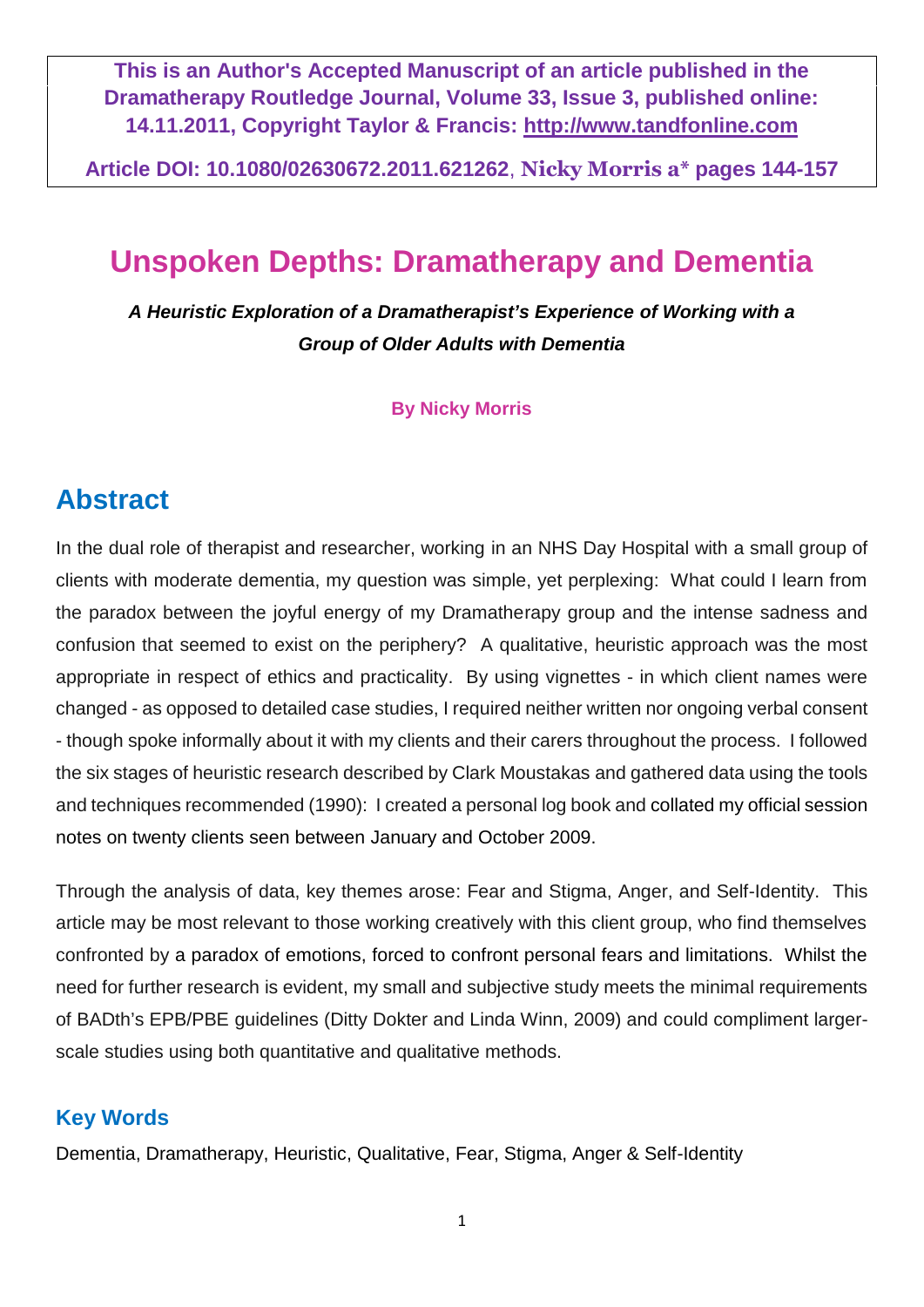# **Unspoken Depths: Dramatherapy and Dementia Written and researched by Nicky Morris**

# **Introduction: Rationale and Setting**

This article summarises a qualitative, heuristic research project completed for a Dramatherapy MA (upgrade) in July 2010. Choosing this model, I immersed myself into the dual role of therapist and researcher with a small group of clients with moderate dementia. My question was simple, yet perplexing: What could I learn from the paradox between the joyful energy of my Dramatherapy group and the intense sadness and confusion that seemed to exist on the periphery?

I have worked with adults over the age of sixty-five with organic problems and co-morbid symptoms for the past four years, within a Day Hospital attached to an NHS Mental Health Trust. My facilitation style is humanistic and person-centred, a helpful balance within a medical setting and a multi disciplinary team. Whilst my clients laugh, sing, share stories, words and gestures, the conflicting reality is that their brain cells are slowly dying and their futures bleak. Working with them can then be both rewarding and distressing. The depths I sought to unearth stood between these opposing poles and the research marked a step towards deepening my understanding of dementia and the potential for Dramatherapy in this field.

It has been estimated that 750,000 people in the UK currently have dementia, a number now predicted to reach over a million by 2021 (Alzheimers Society, 2011). Recommended by the Department of Health (DH) Dramatherapy is a therapeutic activity with the potential to promote "...good-quality social environment and the possibility for self-expression" (2009:58).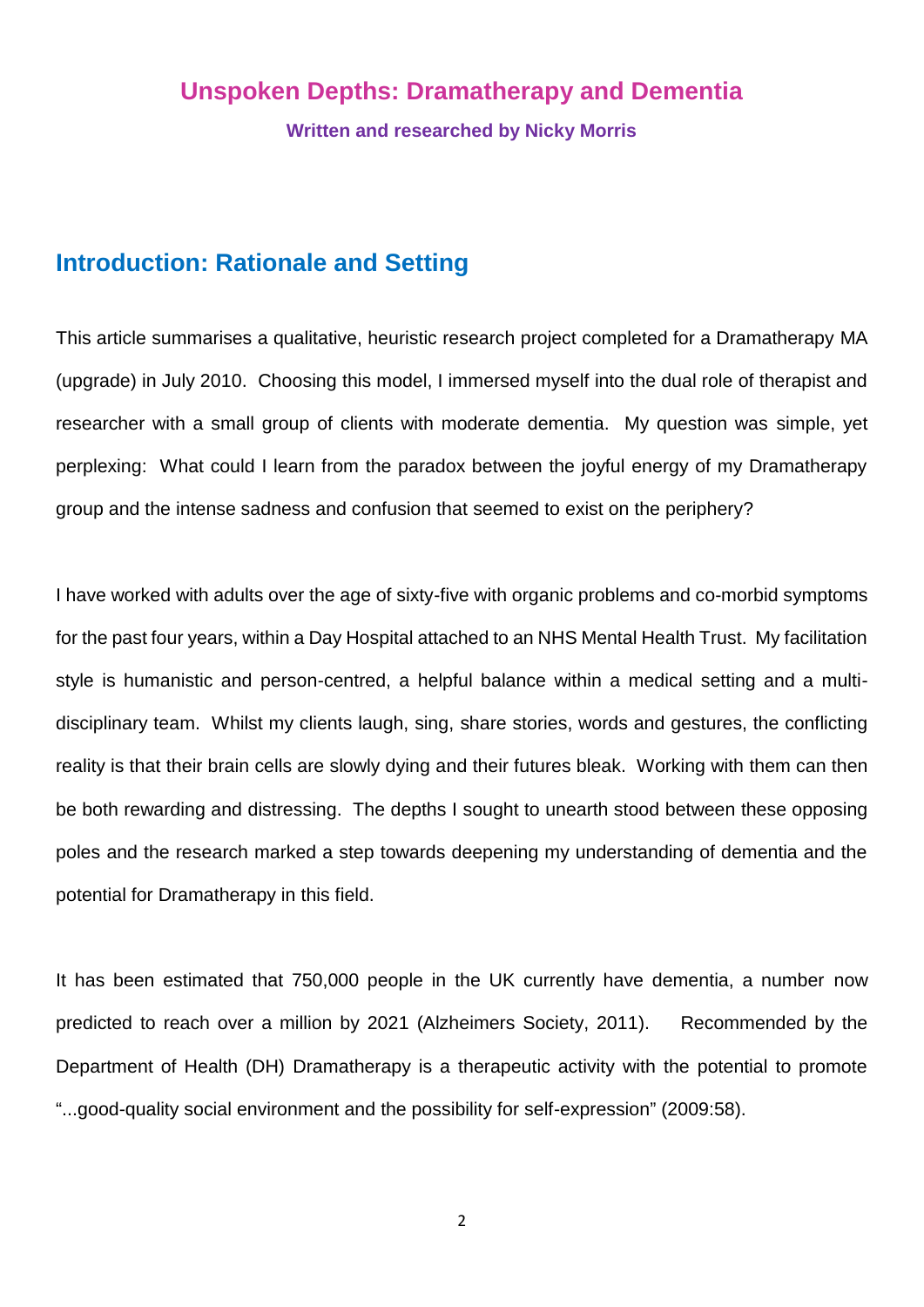# **Ethics**

Ethics are complex regarding clients with dementia, who will at some stage be identified as lacking the capacity to make an informed decision. Regarding research, BADth advise one to seek clarification regarding organic brain injury, including dementia (2005:Consent). Within the Mental Capacity Act 2005, it states that research based upon clinical practice requires written consent from both clients and their primary carers - to remain an ongoing aspect of the process (UK Parliament). Repeatedly raising the issue of consent with dementia clients could be distressing however, as the majority have severely impaired short-term memory. Whilst it may be possible to obtain prior consent, it might be unethical to retain it. I needed a method therefore that would allow me to use my clinical practice both ethically and effectively. After considering several options, I decided to take a heuristic approach, which appeared to be the most appropriate in respect of ethics and practicality. Rather than writing detailed case studies, I would focus on my internal process and highlight case vignettes, in which client names would be changed. This would require neither written nor ongoing verbal consent.

# **Methodology**

Following a University seminar on research techniques, I explored the heuristic approach, wherein one moves into the dual role of therapist and researcher. Clark Moustakas describes it as a demanding journey of self-dialogue and analysis (1990:14) and I discovered that it was a method that could ethically incorporate my work, whilst complementing the analytical and reflective processes I practice. Tom Kitwood suggests that one can only develop a genuine understanding of dementia through an embodied experience (1997:79) - in other words, by spending time with those directly affected by it. Similarly, Heuristic enquiry requires personal experience of one's research subject.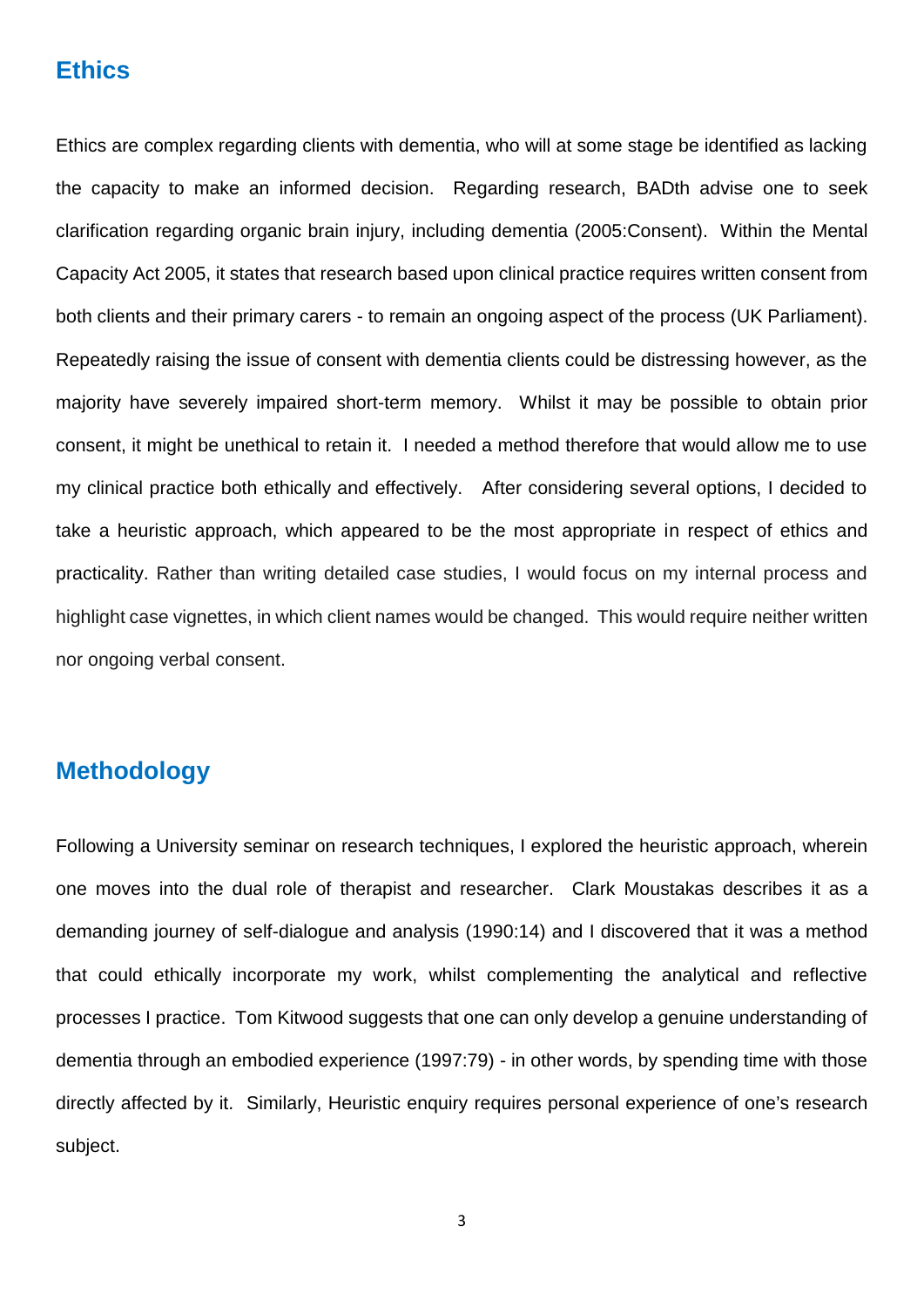# **Heuristic Research**

Gary Ansdell and Mercédès Pavlicevic suggest that the dual role may provoke conflicting priorities, as well as each having the potential to enhance the other (2001:103). Moustakas takes this further, suggesting the emergence of both professional and personal enlightenment, expanding one's knowledge and understanding by focusing on personal process (1990:13). Ansdell and Pavlicevic advise one to work openly with subjectivity, whilst trying to control the purely personal (2001:138). I endeavoured to follow their advice, using the core processes of heuristics: Self Dialogue, Tacit Knowing, Intuition, Indwelling, Focussing, Inner Attention and an Internal Frame of Reference (Moustakas, 1990:15-27).

### **My Heuristic Design:**

My aim was to illuminate, then analyse the unspoken depths within my group. By using vignettes, in which client names were changed, as opposed to detailed case studies, I required neither written nor ongoing verbal consent - though spoke informally about it with my clients and their carers throughout the process. I gathered data using the tools recommended by Moustakas (1990): I created a personal log book including self-dialogue, informal interviews, relevant dreams and my response to televised documentaries. I also wrote self-reflective poetry, which seemed to compliment both the heuristic method and the existential nature of my research. Carl Leggo describes the significance of poetry within social science research, suggesting that it seeks truth without demanding answers "...uniting the heart, mind, imagination, body and spirit." (2008:167)

I collated the official notes I had written on RiO (the Mental Health NHS Trusts computerised client data-base) describing the experience of twenty individuals who attended my group between January and October 2009. Moustakas advises that one should remain free of time constraints (1990:14) so with a deadline, I was aware that my research may only touch the surface of the phenomenon. I was guided by the six phases of heuristics: Initial Engagement, Immersion, Incubation, Illumination,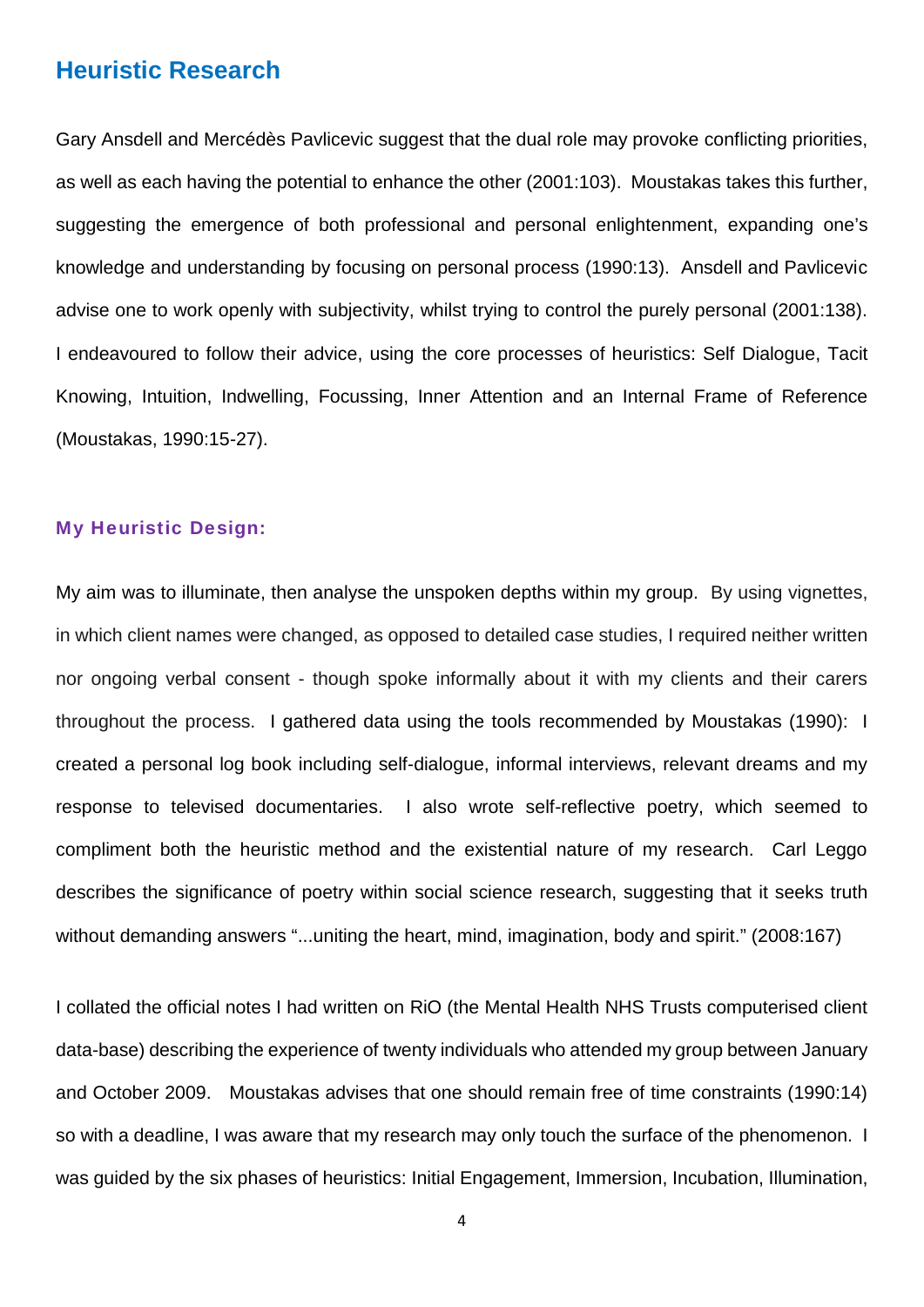Explication and Creative Synthesis (Moustakas, 1990) and broadened my research through reviewing relevant literature.

# **The Six Phases of Heuristic Research**

My focus was the weekly Dramatherapy group I facilitate for older adults with moderate dementia and co-morbid symptoms, in a Day Hospital attached to an NHS Mental Health Trust (Section 1). Individuals are typically referred for a ten to sixteen week assessment period. I will present my findings through the six heuristic phases:

### **Initial Engagement:**

To discover "...an intense interest or a passionate concern that calls out to the researcher and that holds important social meanings as well as personal compelling implications" (Sandy Sela-Smith, 2002:64). I had worked with the chosen client group for three years, and in reflection could see that the experience had stirred existential questions, deep emotions and internal conflicts. When first sharing my ideas with fellow students, I began to cry and felt nauseous. It was this raw, unconscious emotion that I wanted to understand.

### **Immersion:**

One lives the question "...consciously and unconsciously, in waking state, while sleeping, and in dream states" (Sela-Smith, 2002:65). I was able to focus more deeply on my clients - reflecting at length on our time together and how it impacted upon me on different levels. It also led me to look more closely at the possible benefits of the group and I became increasingly aware of emerging themes such as 'fear' and a 'struggle with identity'. In parallel, I became more fearful about growing old and developing dementia - having several nightmares in which I lost my memory and identity. I explored these fears through a personal dialogue and in reflection it seemed there were two conflicting parts of me - one hopeful, the other frightened. This split was also evident amongst my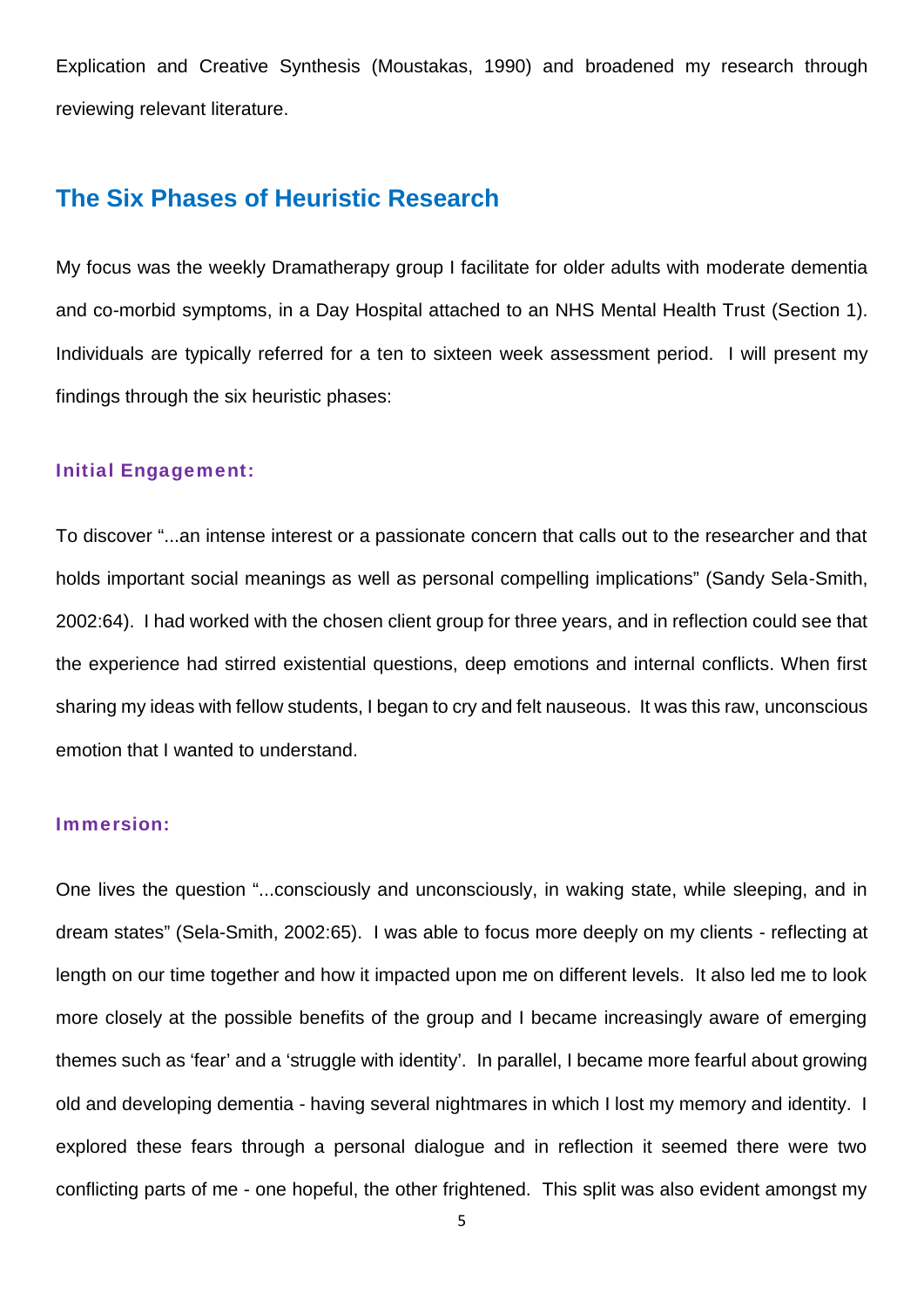patients, indicating counter- transference. I wrote a poem at this time, which captured the spirit of a few of them, together with their contrasting emotions, personalities, circumstances and symptoms:

# **Timeless**

**A man and his violin play together again And a lady sings whilst dancing through time. A German song, remembered and shared A duet is born, as their voices combine**

**There's a frightened wife, on the edge of a chair Confused, paranoid, too much to bear. Her grip on reality is ebbing away, She's too young to be here and cannot stay.**

**A lady from Jamaica speaks lovingly of mangoes And a man from Kenya shares a passion for pineapples Memories are stirred, shared and respected, Individuals are safe, free and protected**

Within the Dramatherapy group, I have witnessed clients recover memories and develop confidence. In between opening and closing rituals, I use percussive improvisation, character work, games, guided journeys and stories. One of the most inspiring moments occurred when I played a piece of music – a combination of classical, opera and drumming – and encouraged gentle movement. Mrs Del spontaneously began to sing in German, in rhythm and tune with the music. A few minutes later, Mr Len began to mime playing the violin and duetted with her. They were both new to the group and it was moving to witness. They were carefree and happy, yet lost in time.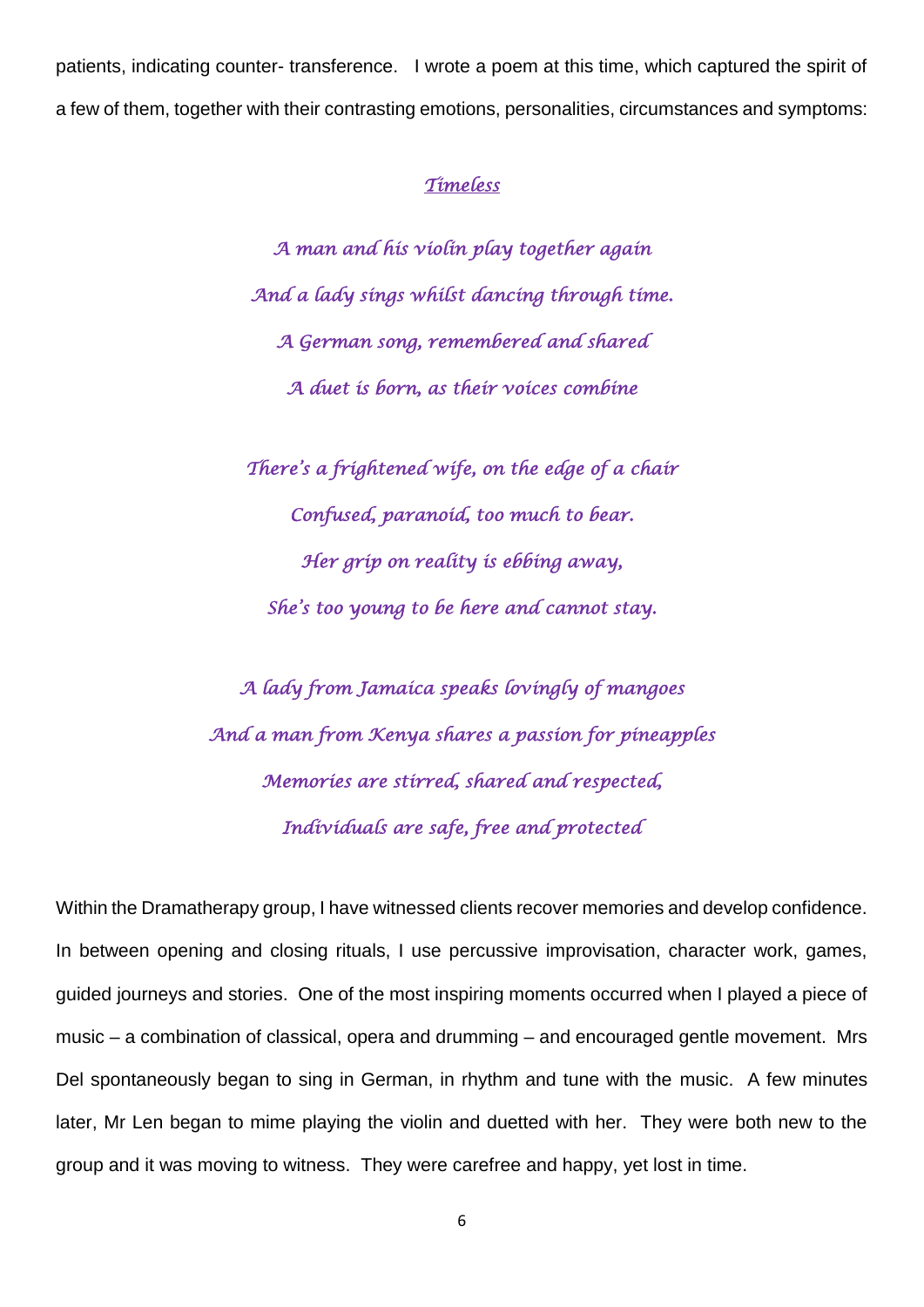#### **Incubation:**

During this period, I felt a mixture of anxiety and relief. It was time to retreat from the intense focus I had devoted to the world of dementia and realised that I was unconsciously resisting the move. Moustakas suggests that the tacit dimension may reach its full potential within this stage (1990:28) and at the heart of heuristic discovery lies "...the power of revelation in tacit knowing" (1990:20).

#### **Illumination:**

"It may take place in a single moment, or it may take place in waves of awareness over time" (Sela- Smith, 2002:67). During this phase, whilst compiling and reflecting upon my data, I became increasingly aware of a deep, unconscious sense of fear. It contrasted vividly with my initial optimism. I wrote poetry and self-reflective dialogue to develop my thinking and came to identify three central themes: Fear and Stigma, Anger and Self-Identity.

#### **Fear and Stigma: The Silent Scream**

The first step is to talk openly about dementia because it's a fact, well enshrined in folklore, that if we are to kill the demon then first we have to say its name. Once we have recognised the demon, without secrecy or shame, we can find its weaknesses.

(Terry Pratchett 2008: X)

I have come to understand that my group is a space in which an often unknown, otherwise inconceivable truth can be explored, whilst remaining anonymous. There is a professional divide on the question of whether or not individuals with dementia should be told their diagnosis, as revealed by R. Cheston, J. Jones & K. Gillard (2003:452) and mirrored by Pratchett (2008). I have witnessed this divide within my own work place. Cheston, Jones & Gillard describe the need for more psychotherapy and counselling groups to help those with dementia to make sense of their lives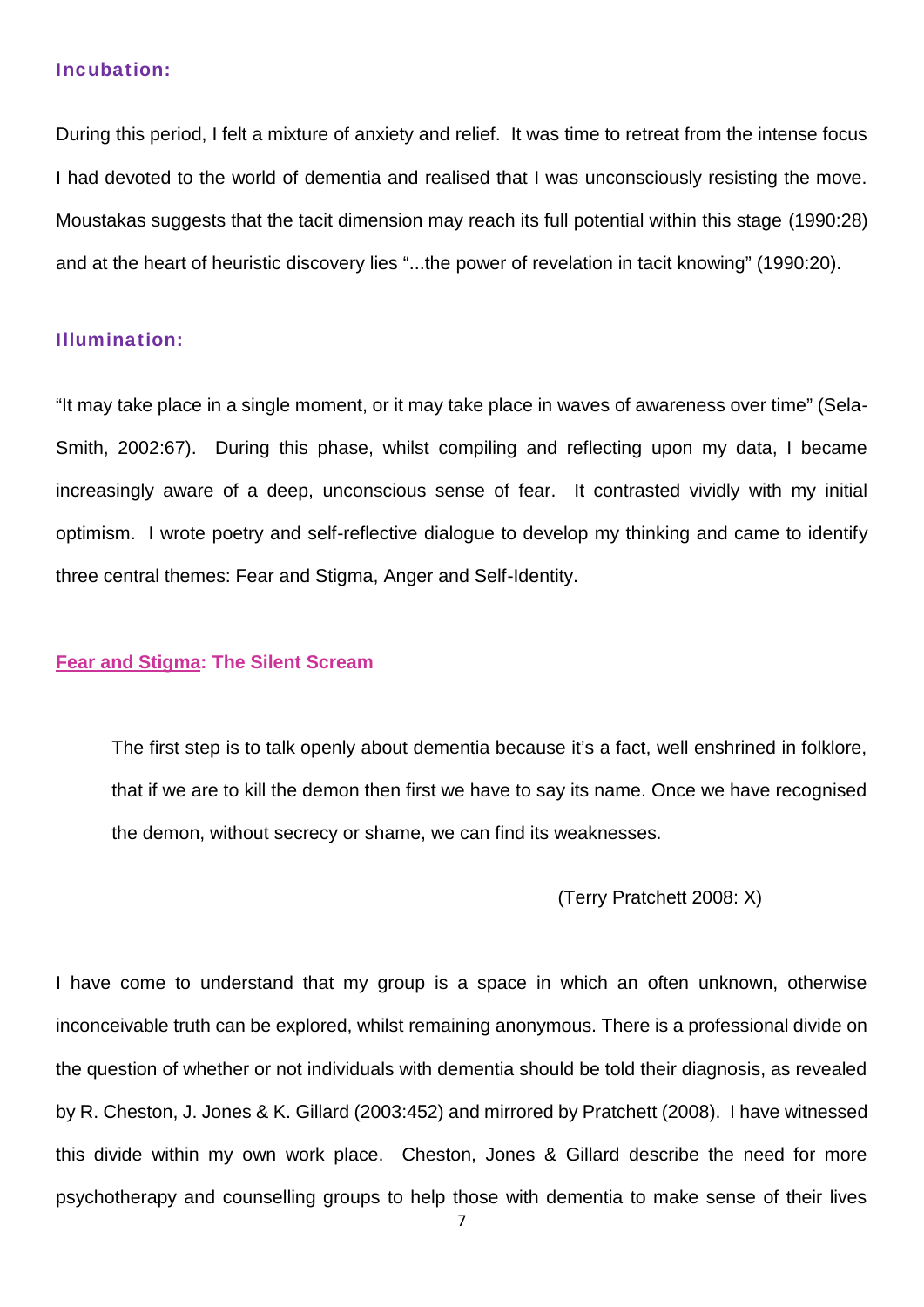(2003:452). Dramatherapy accounts describing Developmental Transformation work (a method developed by David Read Johnson, 1991) also focus on addressing existential needs.

The word 'dementia' was voiced by a client of mine during a Dramatherapy session for the first time recently, in response to her concern for another client's state of mind. This was a rare moment, as whilst clients often acknowledge having memory problems, they do not use the word 'dementia'. (Log, 05.09.09)

Dementia gradually takes hold of people, suffocating their abilities, personality and memories. This is a terrifying concept and fear itself has become an essential component of my research. The following thoughts were recorded in my personal research log:

I am now in touch with the fear attached to the diagnosis of dementia. It seems to exist on a cultural and personal level... stirred even by close friends and family. Dramatherapy can perhaps work with this often unconscious fear, by offering unconditional positive regard, respect, acceptance and encouragement. (Log, August 2009)

At times, my fear has transformed into self doubt and I have questioned whether Dramatherapy and I are inadequate for the client group:

I often think about Mrs Tricia. There is something so incredibly sad about her. I want to draw her, to capture the feelings she evokes in me. My pastels and pad have been out for weeks untouched. Why? What am I afraid of? Am I scared about this research? Is it worthwhile? Can I do it? Can I do it justice? Mrs Tricia is my youngest client and the most severely demented. She is so lost and desperate. I want to help her. She is at the brink of losing herself. (Log, 20.05.09)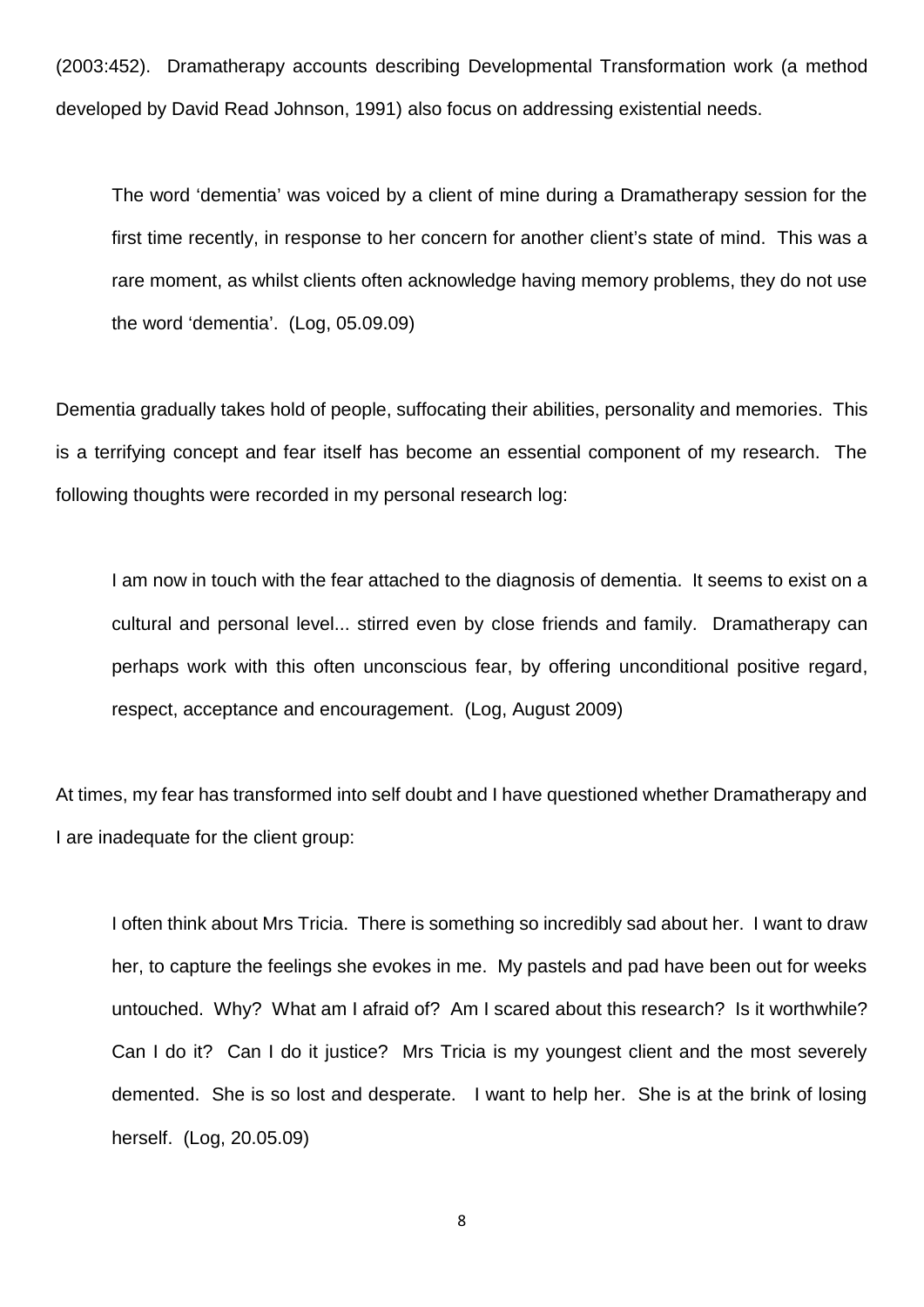Through my desire to know if my fears were unique or common within my team, I arranged an informal group discussion, during which spontaneous feelings were shared and recorded (07.09.09). It became clear that I was not alone in my thinking and that 'fear' was a key theme to consider when working with dementia clients. Prior to death, those affected may lose their minds completely, which adds to the depth of fear attached to the diagnosis. Stigma is another component. People are often afraid of what they do not understand and this frequently leads to misconception, prejudice and fear.

Strong feelings may be provoked within those working with individuals with dementia. These need to be understood at a conscious level, in order to prevent them from having a negative impact upon the work. Madeline Andersen–Warren (1999) advises that before working creatively with older people, one first needs to understand and challenge one's perception of older people, old age and death. (Log, 17.09.09)

### **Anger: Hidden and Exposed**

Each week I reassure my clients that the group is a safe and confidential space in which they can express their emotions. For many, anger is one such emotion and in some cases the reason for their referral. Within the group, I have witnessed such anger appear to ease and disperse. The fear, sadness and stigma previously described, link closely to anger. I will present this through reflecting upon my formal RiO notes and informal Log, regarding two clients, in the form of vignettes:

## **Vignette 1**

Mrs Runa was referred to us for aggressive behaviour at home. Her carer was struggling to cope. Her anger seemed to be directly related to her dementia and was regularly projected onto staff and clients in the Day Hospital. Mrs Runa was a highly independent, strong willed woman. She could not understand or accept the care that she felt was being thrust upon her.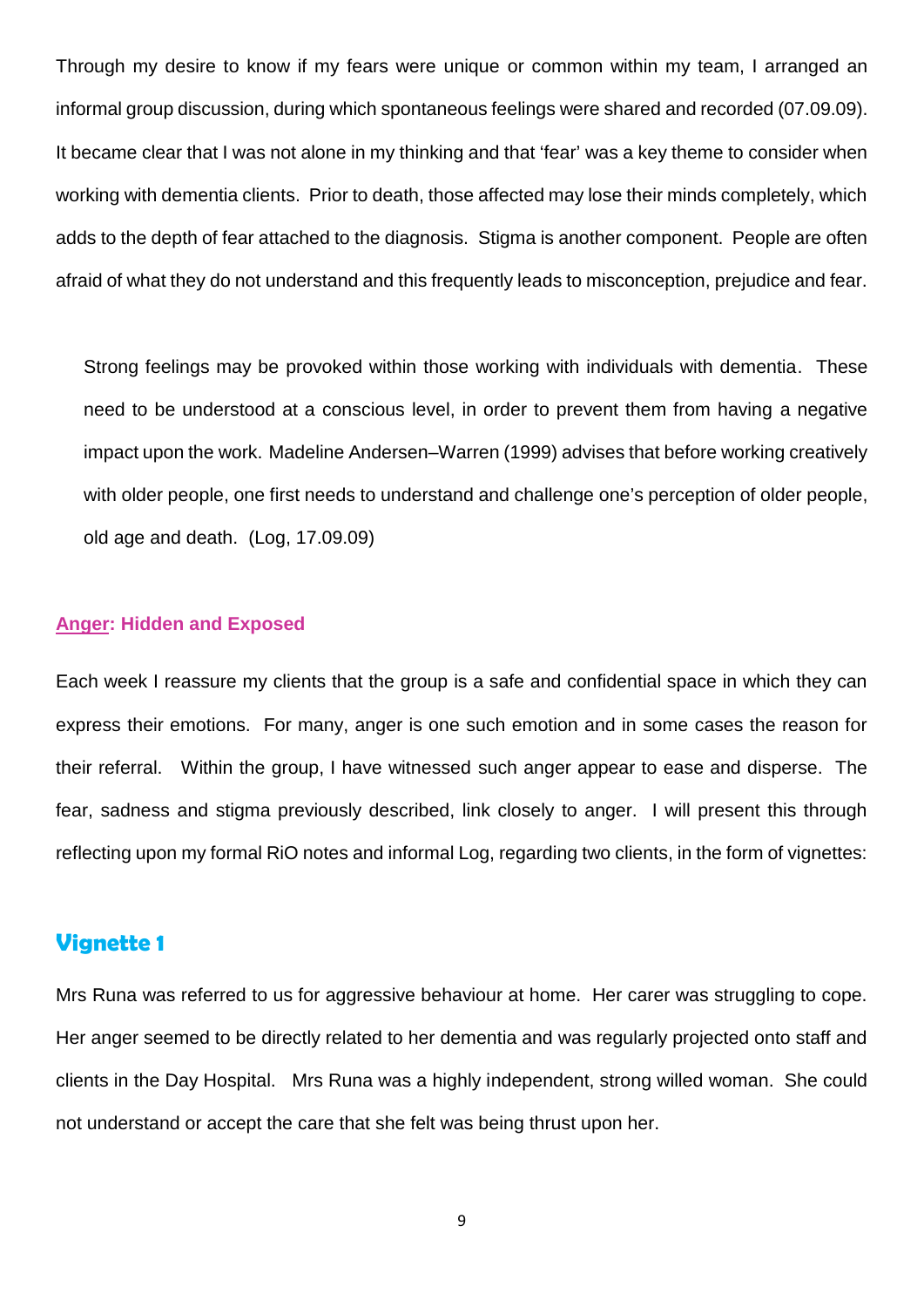In the Dramatherapy group, she was invited to engage at her own pace, without pressure or expectation. During the first few weeks, she was disruptive within sessions, restless and agitated. She gradually became calmer as the weeks progressed, opening up and communicating with others. At the end of session eight, when the group made wishes, she wished that her husband could be alive again. She then appeared uncomfortable when another client became tearful and hugged her. Mrs Runa told the group she had many emotions, which she kept inside because she had to. She appeared to be scared and angry about what was happening to her and this needed to be expressed and respected. Her demeanour shifted positively during her twelve week admission.

# **Vignette 2**

During her admission, Mrs Tricia (section 4.4.a) was both my youngest client and the one suffering with the most severe cognitive decline. Overwhelmed by fear and anger, she believed that her husband had changed since she had been unwell and was mistreating her. As part of a multi disciplinary-team, I sometimes support the patients in between sessions, during lunch and tea time. Within these moments, Mrs Tricia spoke to me of her desire to hurt her husband and her belief that she would be better off dead. Within the sessions, she was often frustrated and confused, unable to follow simple instructions, yet keen to help the other clients, who she saw as vulnerable elders. During session five, Mrs Tricia told the group that she did not know whether to "laugh, cry or disappear". Able to express her distressing feelings safely was a valuable process, though unfortunately due to the severity of her dementia and the speed of her decline, she became increasingly paranoid and with her husband and the team, agreed on an early discharge. Mrs Tricia was both terrified and angry. She could not understand or accept what was happening to her. I met her again a year later. She was an inpatient on the acute mental health ward for older adults attached to the Day Hospital. She was totally lost, unaware of who or where she was. She smiled and chatted continuously, her coping method for a terrifying situation.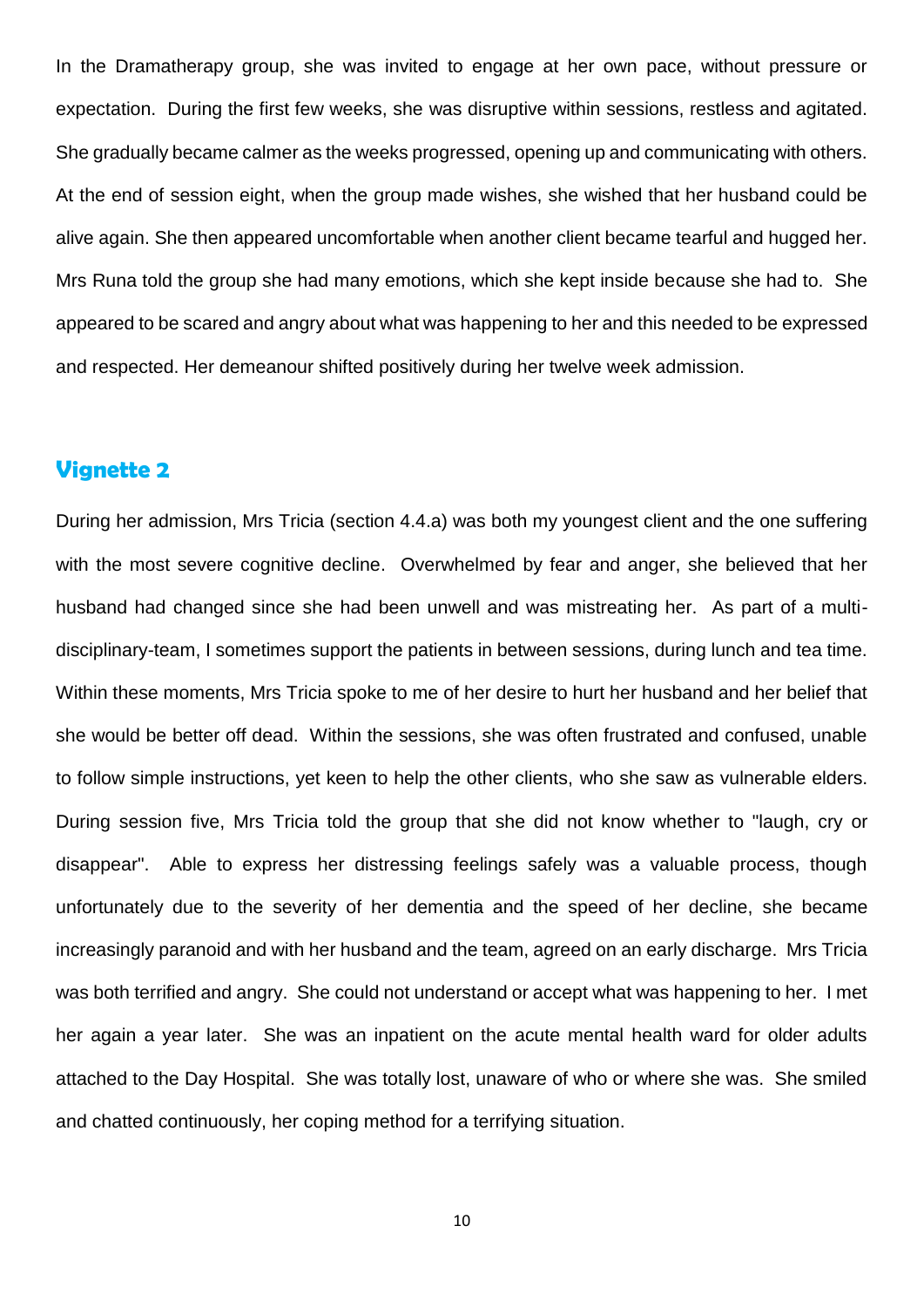#### **Self-Identity: Liberation in the Chasm**

Whilst exploring the subject of fear and anger, I became aware of a contrasting theme: The struggle to hold on to one's identity and the opportunity to redefine oneself in the Dramatherapy group. Within my group, I have witnessed individuals achieve a sense of liberation. I will present this through reflecting on the formal RiO notes and informal personal notes I wrote about three clients, in the form of vignettes:

### **Vignette 1**

Mrs Rose was an introverted, anxious woman, who gradually gained confidence during her ten weeks at the Day Hospital. Her husband informed us that her mood also improved at home. During the first six weeks in the group, Mrs Rose appeared very anxious. She held on to her bag and would not take her coat off. She liked to speak first, though never knew what to say, often repeating the words of others. During her fourth session, she admitted to the group that she was finding life difficult and felt anxious all the time. After sharing this, she appeared more relaxed. She was smiling and described the experience as "wonderful". At week eight, Mrs Rose took her coat off and put her bag down. Over the next couple of weeks, she smiled often and particularly enjoyed percussive improvisation. She spoke of having been a violinist and said that she enjoyed our sessions because they helped her to relax and to be herself.

## **Vignette 2**

Mr Nimble, one of our youngest clients, was referred because he had become aggressive at home. He was living with his only daughter, having lost his wife to cancer several years earlier. Their relationship was strained and she was struggling to cope. Mr Nimble had worked until recently as a gardener. His anger seemed to have evolved through frustration and loneliness, rather than as a direct physiological effect of his dementia. His ten-week attendance at the Day Hospital helped to improve both his temperament and the relationship with his daughter. For several weeks Mr Nimble seemed to be over-animated and in his eagerness to become friends with everyone, at times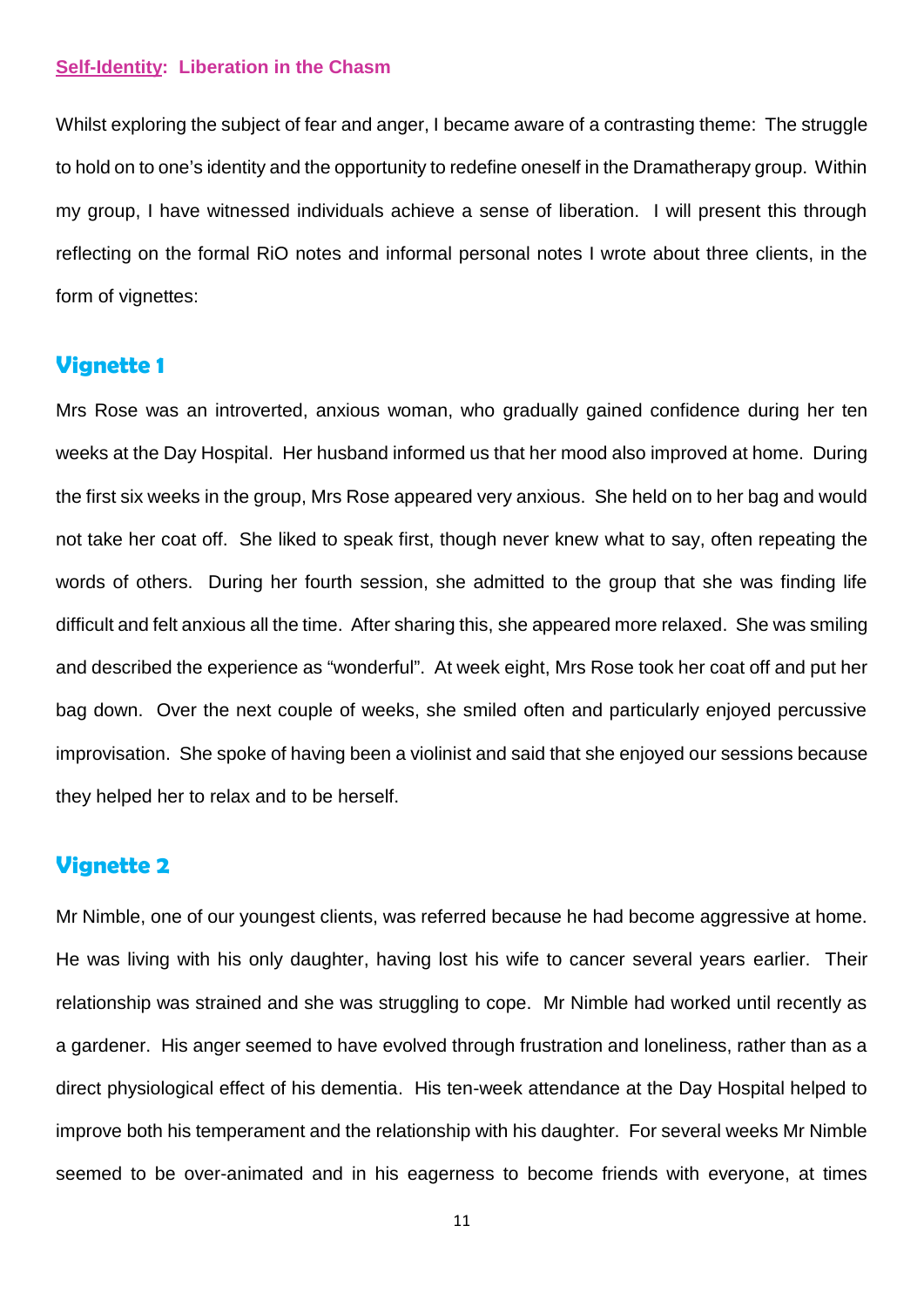appeared intimidating. At week seven, Mr Nimble engaged fully and for the first time in the group, spoke freely and emotionally about his late wife. His demeanour clearly shifted and on his tenth and final session, he described his experience of Dramatherapy and the Day Hospital as very positive.

## **Vignette 3**

Mrs Dutch had a brief, though liberating Dramatherapy journey. Whilst struggling to cope with life changing symptoms, she fought to hold on to her identity and to adapt to her altering self. Mrs Dutch responded with ease to the creative process, always participating fully and showing support to others. During her third session, she described deep sadness at her recent discovery that as well as being unable to organise her thoughts, she could no longer write properly. She added that English had been central to her academic and professional life. Mrs Dutch was tearful, though said it was relieving to share her feelings with the group. In her fourth session, she said she felt "safe and free" in the Dramatherapy group. She added that whilst she loved her husband very much, at home she felt she had to behave in a certain way, as he seemed to be waiting to see what she was going to do wrong next. Mrs Dutch said that she felt no judgement in the Dramatherapy space and "I have the freedom to be myself".

Unlike the majority of my clients, Mrs Dutch had not yet reached the moderate stage of dementia. She was therefore able to express herself more confidently than most. She was also both academically and emotionally intelligent, having previously worked as both a teacher and preacher. Each person with dementia responds uniquely to their illness, due to life experience, personality and a variety of both physiological and co-morbid symptoms. They will likewise respond individually to Dramatherapy.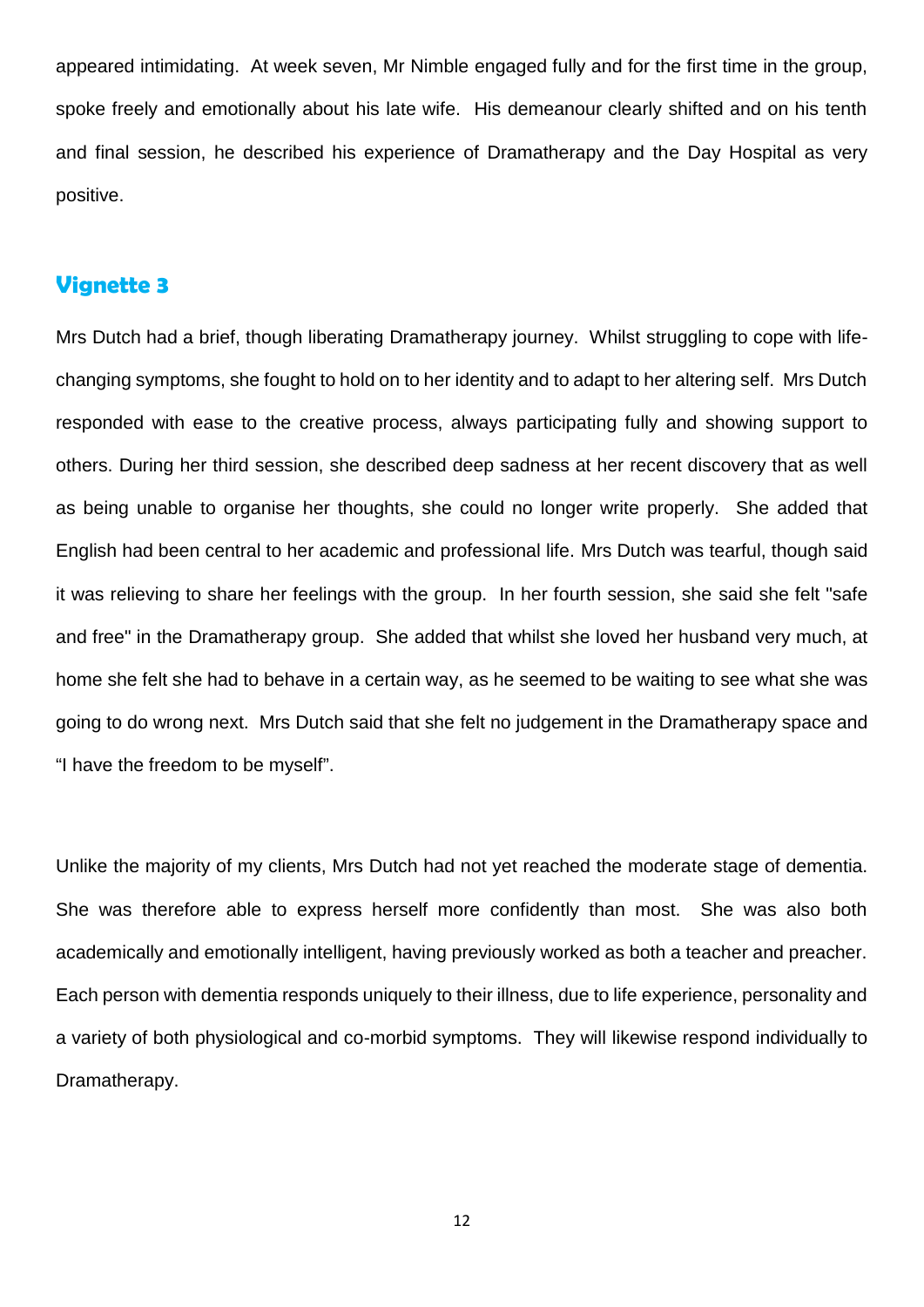### **Explication:**

During this stage, I stepped back from the process in order to review my discoveries objectively. As Sela-Smith suggests, one must examine the material that lies within the depths of the tacit dimension whilst continuing to use the techniques employed during immersion (2002:68). Together with the themes of 'Fear and Stigma', 'Anger' and 'Self-Identity', a triple metaphor emerged as a symbolic way in which to view the three stages of dementia - mild, moderate and severe - and the individuals within them: *On the edge of the Chasm* is mild, *Falling through the Chasm* is moderate and *Re emergence* is severe. I chose the word 'chasm' to symbolise dementia. Inspired by a painting titled 'Chasm' by Ralph White (2008) I explored the idea that one could perhaps re-emerge through the chasm of dementia.



Ralph suggests that inspiration and possibility may lie within a chasm - where we may fall towards our authentic soul and abandon our past inhibitions. Understandably, people fear the prospect of falling into the chasm of dementia. If we were able to view the chasm from a different perspective however, perhaps the terror could lessen for those who receive the diagnosis.

### **Moving Towards a Creative Synthesis:**

Within this stage, I expressed my thoughts and feelings through free-flowing poetry, combining my words and reflections with those of my clients. Writing poetry enabled me to move beyond the constraints of formal language "...to create, to know, to engage creatively and imaginatively with experience" (Leggo, 2008:165). I began to see my Dramatherapy group as a 'chasm' that could hold both chaos and joy, fear and hope.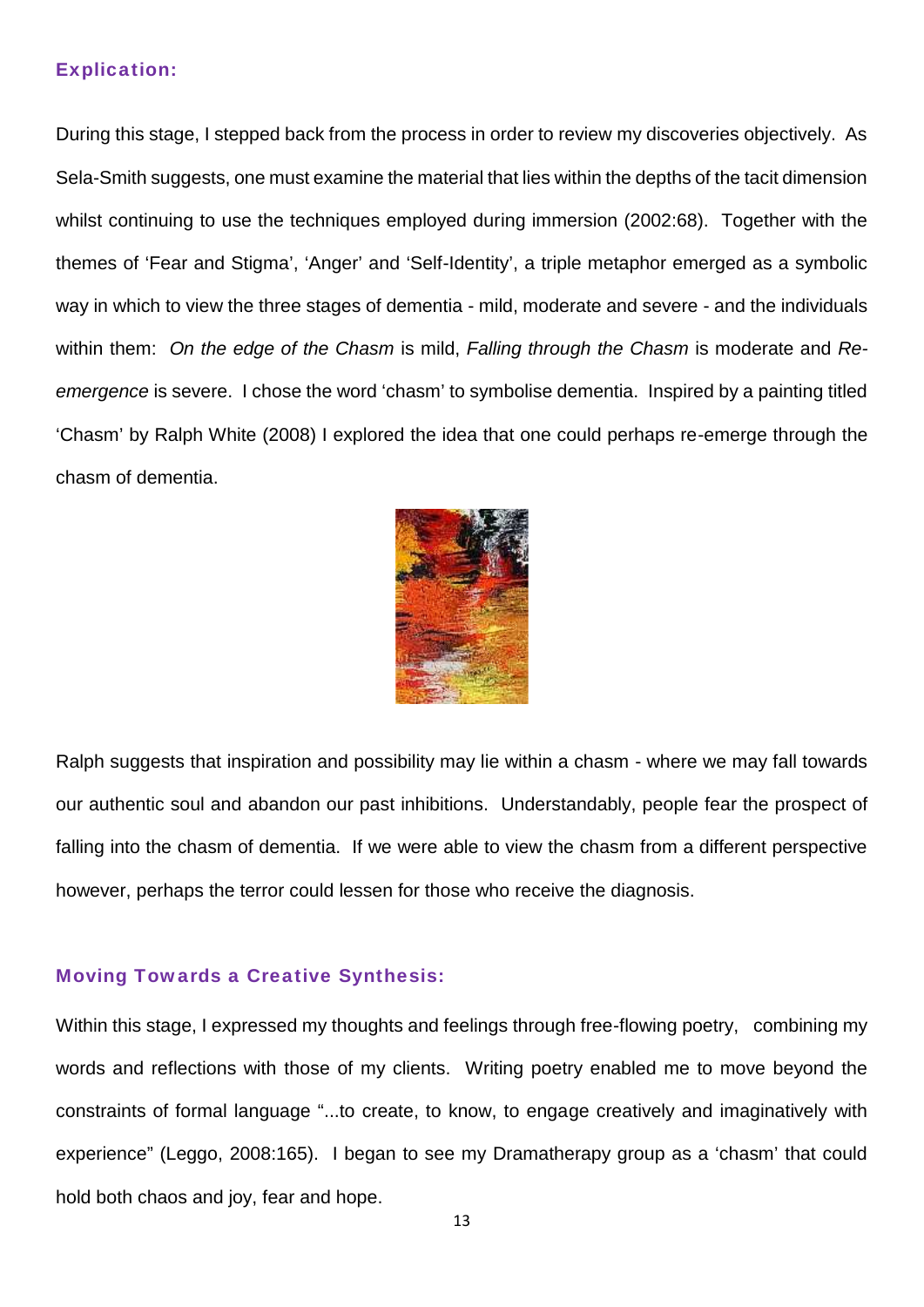# **Conclusion: Implications for further Research and Practice**

### **Relevant Literature:**

Conscious of both the strengths and weaknesses of following a heuristic course, I understood the need for my discoveries to be grounded and accessible to others. I therefore spent considerable time linking my research to relevant literature. The core themes revealed within my data analysis were: Fear and Stigma, Anger and Self-Identity. Within the articles available I recognised these themes together with similar questions and discoveries: The depths of the relationship between client and therapist (Anita Gorst, 2007) the therapist's struggle to contain the chaotic inner world of the clients (Alix Harrow, 2005) the question of whether Dramatherapy can genuinely help people with dementia (Mechaeil, Graybow and Cobham, 2009) the existential needs of both client and therapist (A. Grunberg-Smith, 2000 and Emily Parkinson, 2008) and the potential for Dramatherapy to promote self-identity in dementia clients (Anne Davis-Basting, 2001).

In 2009, Adrian Burton wrote an article focusing on the lack of research supporting the effectiveness of using the Arts Therapies with dementia sufferers. He explains that whilst a literature search will reveal many accounts offering observational and anecdotal evidence, only a few describe controlled quantitative trials. I feel inclined to agree with Roger Grainger however that a combination of approaches will produce the most informed results (1999). Quantitative methods require tight procedures, large numbers of participants and an extensive time frame, to establish credible evidence through facts and figures. In contrast, qualitative methods offer flexibility and a closer connection to human experience. They aim to explore human processes, illuminate meaning and deepen understanding (Grainger, 1999). Following psychotherapy research into working with dementia clients, Cheston, Jones and Gillard claim that whilst large scale quantitative randomised control trials are effective, they will be enhanced by detailed qualitative investigations (2003:460). My small and subjective research study meets the minimal requirements outlined within BADth's EPB/PBE guidelines (Ditty Dokter and Linda Winn, 2009) and will hopefully complement larger scale quantitative studies.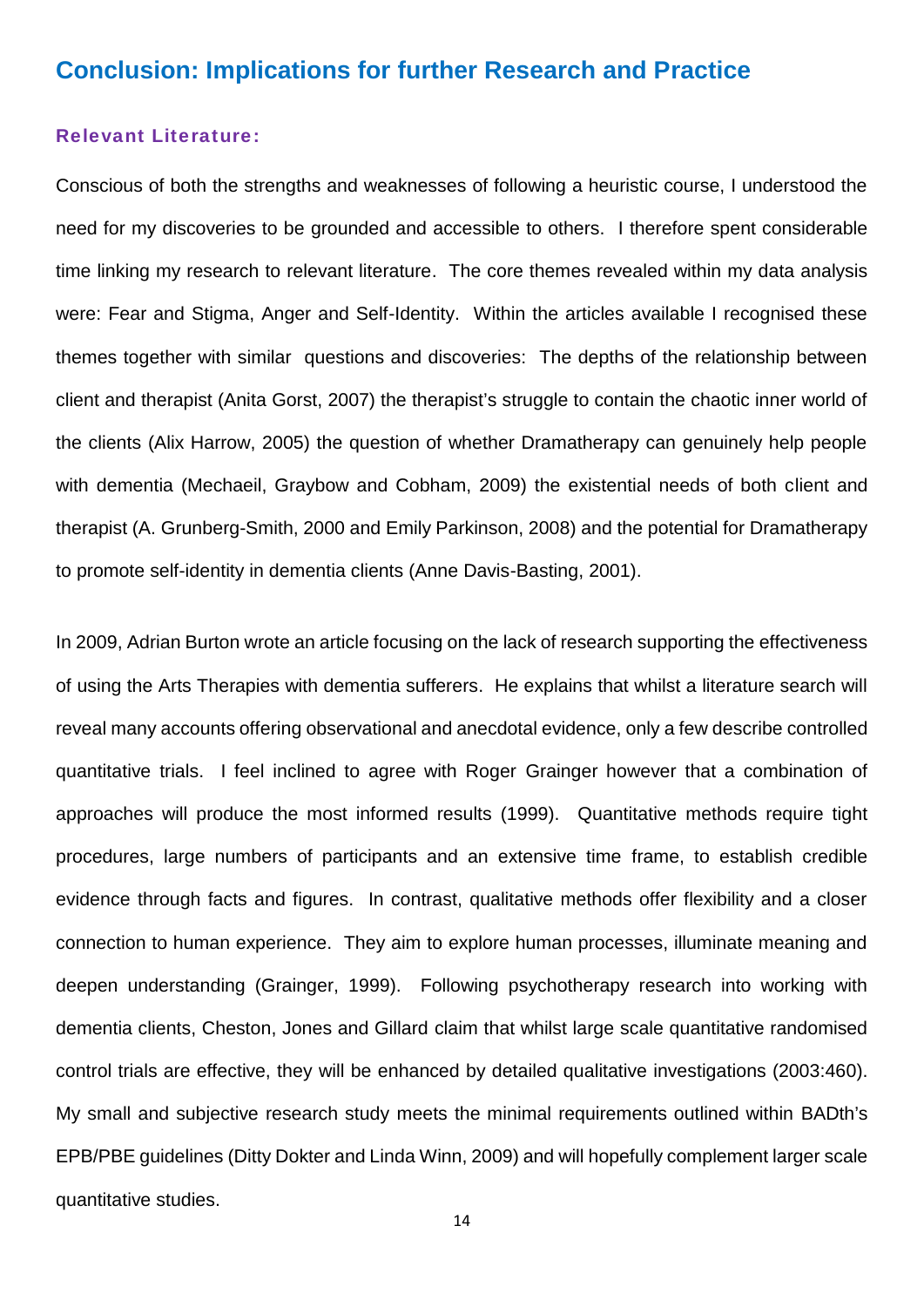#### **Self-Identity:**

This is crucial to consider. As dementia progresses, individuals move towards a cognitive death that precedes their final, physical demise. They face "...the death of a sense of identity, life roles and autonomy" (Holly Queen-Dougherty, 2001:21). Hatfield & McClune explain that whilst one must consider the impact of neurological damage, to define individuals by their impairments removes "...myriad possibilities for growth and healing" (2001:107). Dramatherapy allows individuals to play many parts and to express themselves freely, without judgement. Mirroring Grotowski's rehearsal process, each client is offered "…a terrain of discoveries, about himself, his possibilities, his chances to transcend his limits" (1995:118).

I tend to focus on the positive within my Dramatherapy group, celebrating what remains of each person, rather than mourning what is lost. This is mirrored by Davis-Basting, who developed a storytelling method in the US to use with dementia clients. She explains that "…rather than focusing on who people with Alzheimer's disease *were*, we are interested in who they *are now*, complete with missing words, repeated sounds, and hazy memories" (2001:80).

#### **Metamorphosis:**

At the start of my research journey, influenced by the ideas of poet John Killick, I was keen to explore the idea of dementia as a death of one self, allowing for the birth of another. I would now describe this transition as a metamorphosis, during which one moves uniquely through three stages of transformation. These represent the three phases of dementia described as mild, moderate and severe - also symbolised through the triple metaphor (section 4.5). The image of the 'chasm' (section 4.5) helped me to understand the paradox of emotions experienced in the Dramatherapy group by both clients and therapist. It may then be helpful for others to consider when working creatively in this field - as whilst doing so we may also be forced to confront our own fears and limitations. Through understanding these processes, I believe we will be able to work with more sincerity and more effectively with dementia clients. This is perhaps the area within which my piece of research has the most relevance.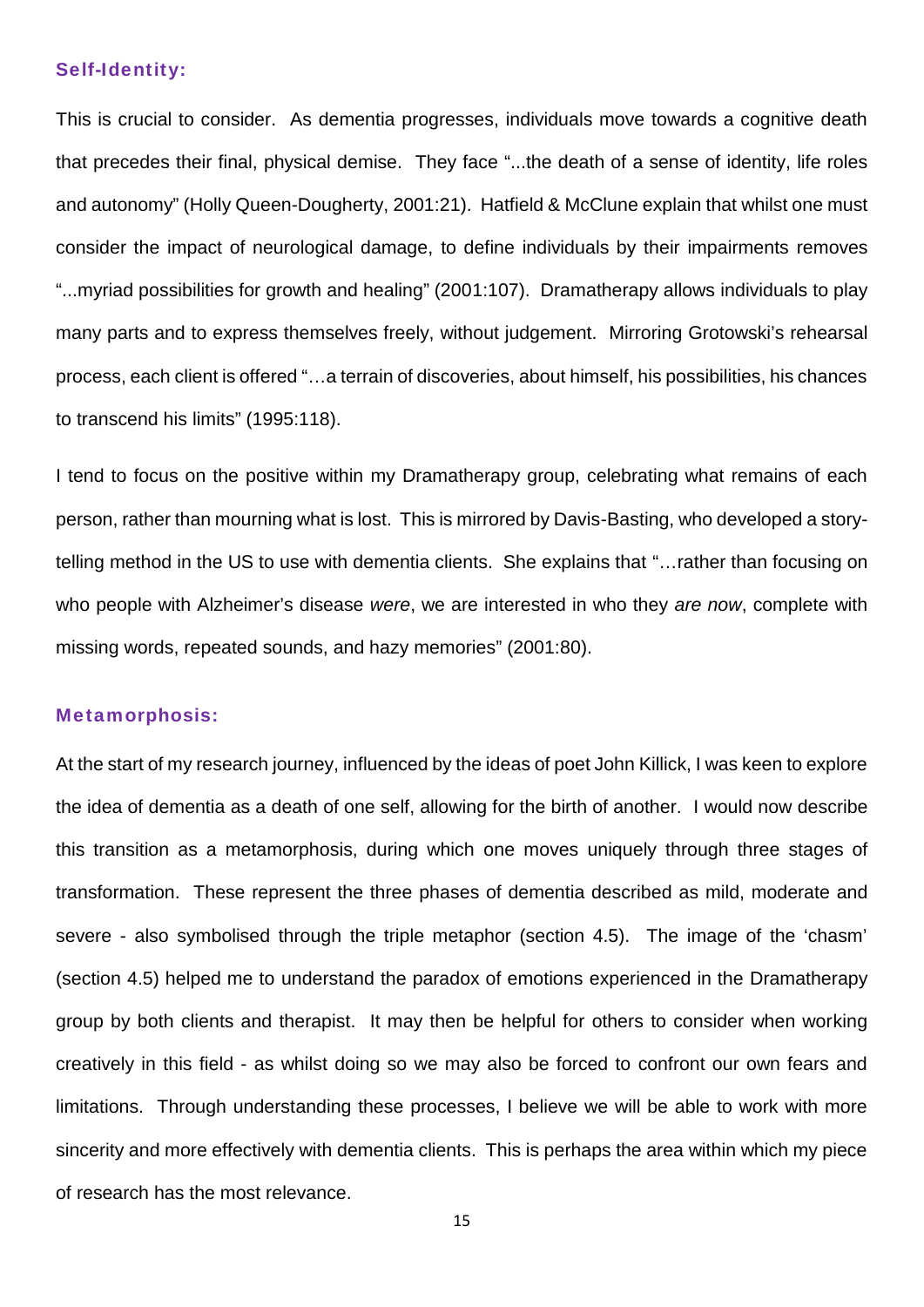#### **The Invisible Fiend:**

Dianne Waller (2002) begins her book about progressive illness with a verse from Samuel Taylor Coleridge's "The Rime of the Ancient Mariner" (1798). When first reading it, I was struck by its meaning in relation to the unspoken depths I had endeavoured to explore:

Like one, that on a lonesome road Doth walk in fear and dread, And having once turned round walks on And turns no more his head; Because he knows a frightful fiend Doth close behind him tread

Thus revealed is the invisible fiend who lurks on the edge of my Dramatherapy group. In this case, the unnamed illness with which my clients struggle. Some are aware of it, some may never have been told, others simply cannot remember. What I have come to understand, is that it lingers in the shadows, no matter how much laughter or relief is generated. One may call it a fiend, or perhaps a chasm. More simply, it is dementia, complex and progressive, a relentless illness that plays a third role – invisible, often silent - in the therapeutic relationship.

# **Creative Synthesis: Unspoken Depths**

I will conclude this article in a way that remains true to the heuristic path. After writing many poems during the process, the final one became my creative synthesis, embodying "...an inclusive expression of the essences of what has been investigated" (Sela-Smith, 2002:68). It is a poem that reveals the reality I have come to understand of the therapeutic relationship between myself and the clients with whom I have worked: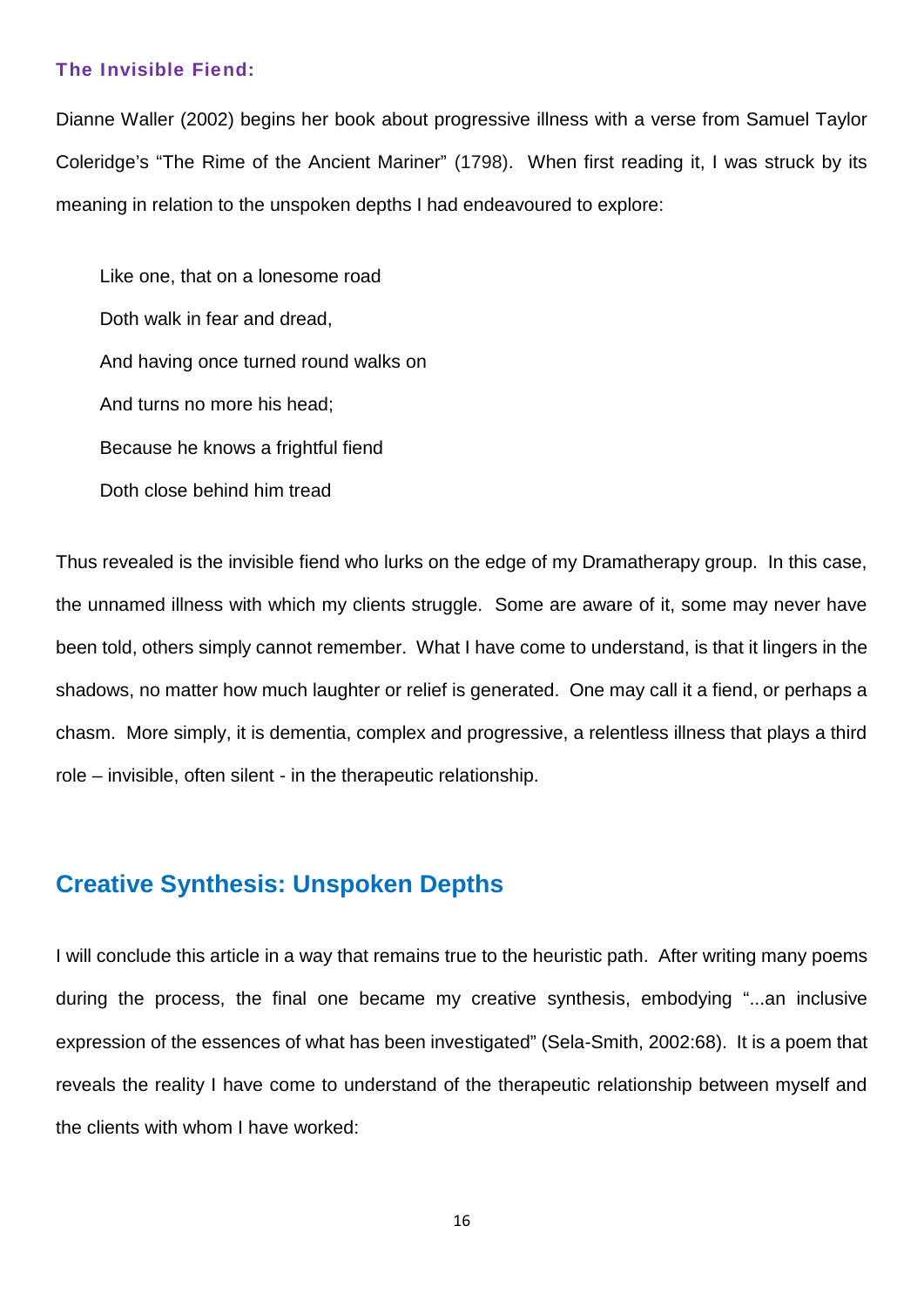# **Unspoken Depths**

**Between you and I there exists a void, A wall of shadow, neither of us able to climb. We are as close as can be, yet so far apart, Our faces pressed up to the dank and the dark.**

**So painful is this, that we dance away, Into songs and memories from better days. I face you knowing what you often do not, That you are dying within and the battle is lost.**

**Drifting ever further from the self you once knew, Falling into the chasm, I try to join you, I witness freely, yet unable to move, I am futile, hopeless, unscathed, not bruised**

**Why does life do such terrible things? Drowning now, with the pull of this disease I can offer an anchor, a ship and a song, I can see you and listen, shine a torch through the fog.**

**You may be battered, dishevelled and lost But you are alive, with spirit and trust I respect you all who have worked so hard, To live your lives and become who you are.**

**I am scared of the future, the chasm out there And when I am you, I hope someone will care.**

**By Nicky Morris, 2010**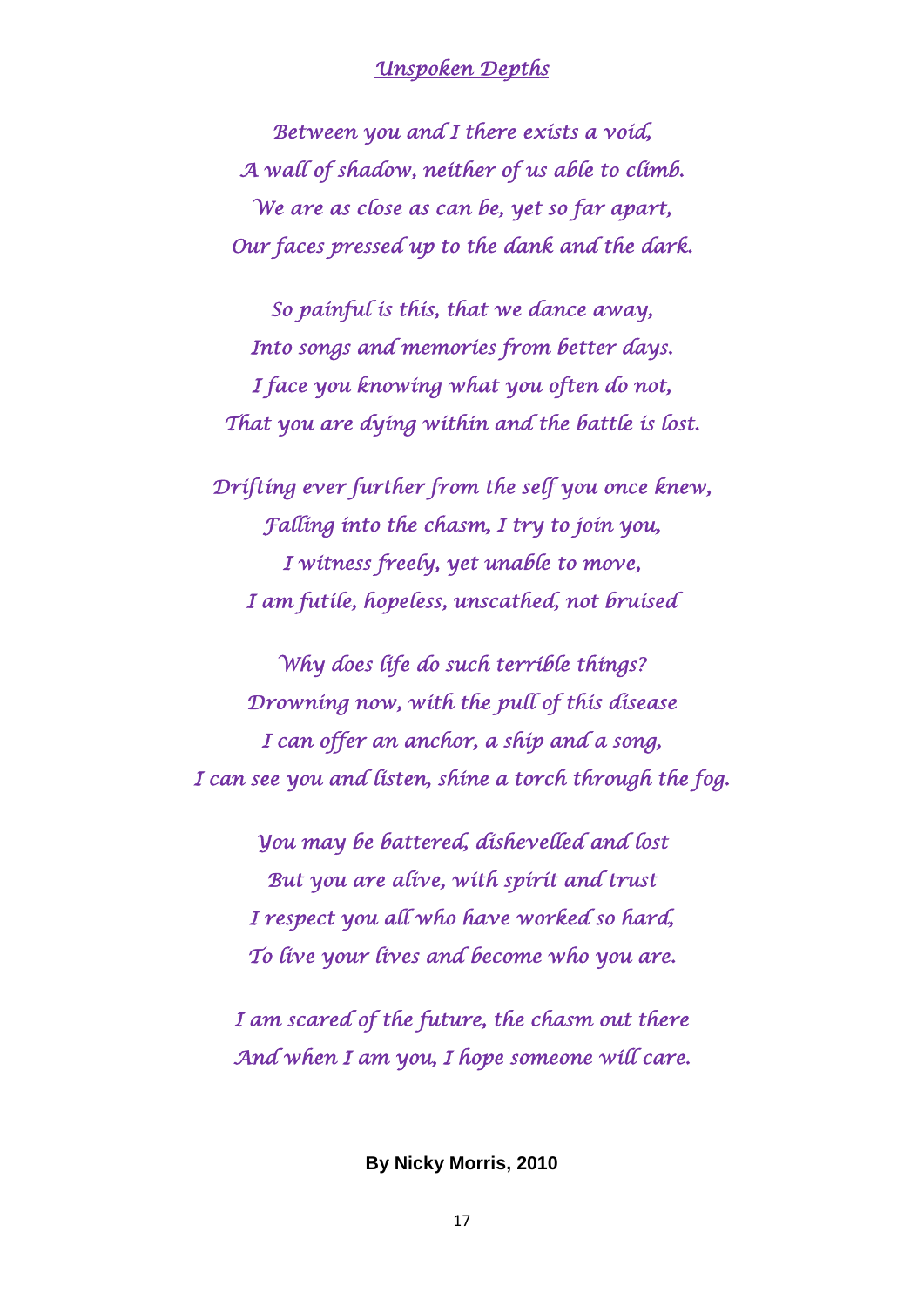# **Bibliography:**

- Alzheimer's Society (2011) *Statistics*, Internet WWW page at URL: http://www.alzheimers.org.uk, London, accessed 13.04.11
- Anderson-Warren M. (1999) *Creative Groupwork with Elderly People: Drama,* Speechmark Publishing
- Ansdell, G. & Pavlicevic, M. (2001) Beginning Research in the Arts Therapies: A Practical Guide, London & Philadelphia: Jessica Kingsley Publisher
- British Association of Dramatherapists, BADth (2005) *Consent, Code of Conduct,* Internet WWW page at URL: http://www.badth.org.uk, London, accessed January 2009
- Burton, A. (2009) 'Arts therapies research', The Lancet Neurology, Vol 8 (9) pp. 784-785. Publisher Netherlands: Elsevier Science.
- Cheston, R, J. Gillard & K. Jones (2003) 'Group Psychotherapy and people with dementia' Aging & Mental Health, 7 (6): 452 – 461
- Cobham, P., A. Graybow & R. Mechaeil (2009) 'Towards a purposeful Ending: A Study exploring the impact of Dramatherapy on the quality of life of people suffering from dementia' Dramatherapy, Vol. 31 No. 2
- Coleridge, S. T. (1798) "The Rime of the Ancient Mariner" (Part IV, Verse 11), in Waller D. ed (2002) Arts Therapies and Progressive Illness: Nameless Dread, (1) East Sussex and New York: Brunner-Routledge
- Davis Basting, A. (2001) '"God Is a Talking Horse" 'Dementia and the Performance of Self', The Drama Review, 45, 3 (T171): 78 – 94, Copyright New York University and the Massachusetts Institute of Technology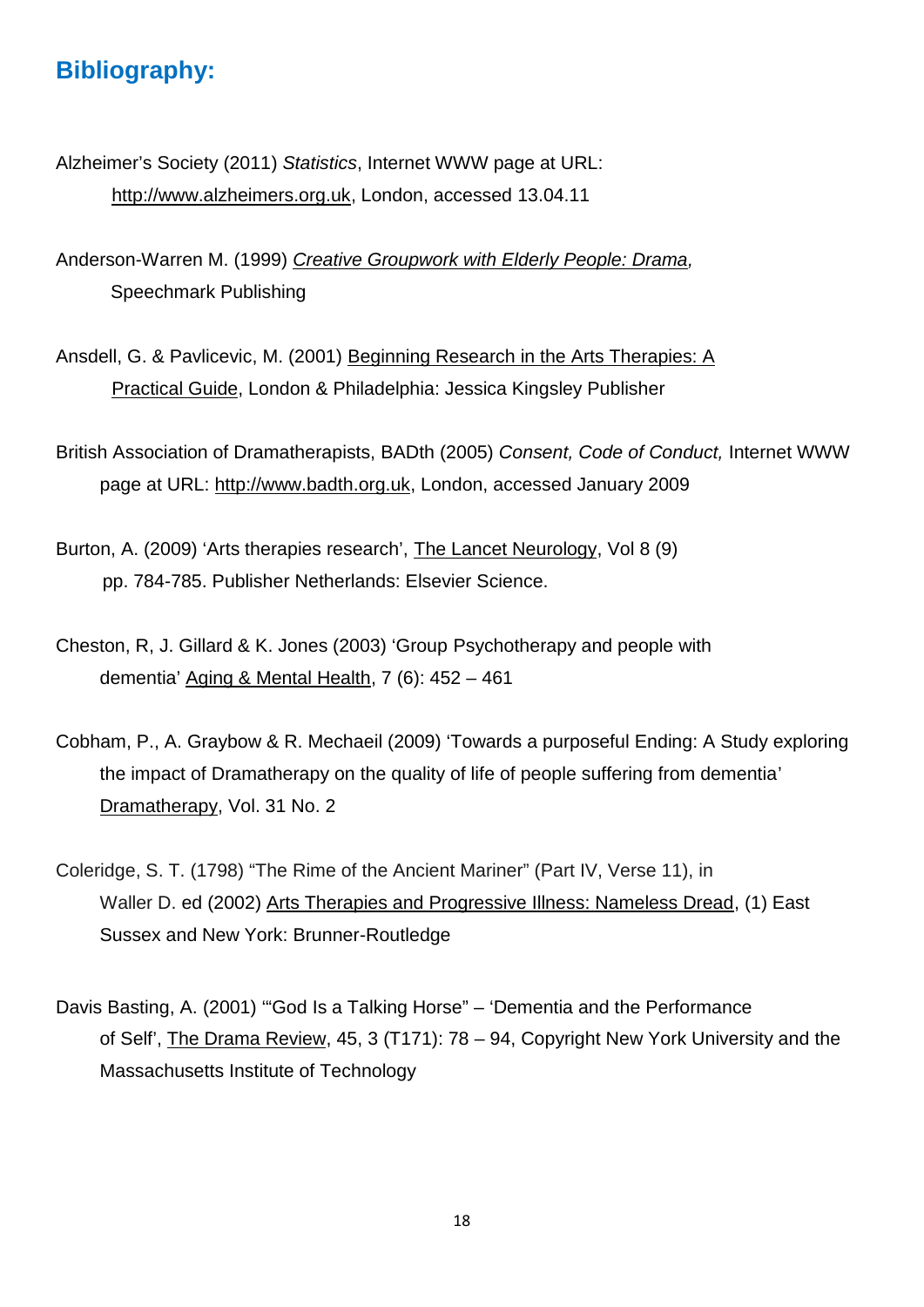Department of Health (2009) Living well with dementia: A National Dementia

Strategy, Copyright 'Crown'. Forewords by Johnson, A. MP & Hope, P. MP. Introduction by Banerjee, S. and Owen, J. (joint leads of the National Dementia Strategy). Based upon the findings within the Alzheimer's Society (2008) Dementia: Out of the Shadows.

Dokter, D. & Winn L. (2009) 'Evaluating Dramatherapy. EPB and PBE: A Research project' in Dramatherapy, Spring2009, Vol. 31 Issue 1, p3-9

Gorst, A. (2007) 'Awakening From the Dream of Thought: Research into Dramatherapy and Dementia', Dramatherapy Vol. 29 No. 2

Grainger, R. (1999) Research the Arts Therapies: A Dramatherapist's Perspective, London: Jessica Kingsley Publishers Ltd.

Grotowski, J. (1995) "From The Theatre Company To Art A Vehicle" in Richards, T. At Work With Grotowski on Physical Actions, London: Routledge

Grunberg-Smith, A. (2000) 'Exploring death anxiety with older adults through Developmental Transformations' - The Arts in Psychotherapy Vol. 27 (5) pp. 321-331. (New York, US)**.**

Harrow, A. (2005) 'Personality of a Syndrome: Dramatherapy with Patients with Alzheimers disease', Dramatherapy Vol. 27, No. 3

Hatfield & McClune, (2001) 'Principles of Person-Centred Care in Music Therapy' in Healing Arts Therapies and Person-Centred Dementia Care, London & New York: Jessica Kingsley Publishers

Johnson Read, D. (1991) 'The theory and technique of transformations in drama therapy' in The Arts in Psychotherapy, Volume 18, Issue 4, Pages 285-300

Kitwood, T. (1997) Dementia Reconsidered: The Person Comes First, Philadelphia: Open University Press